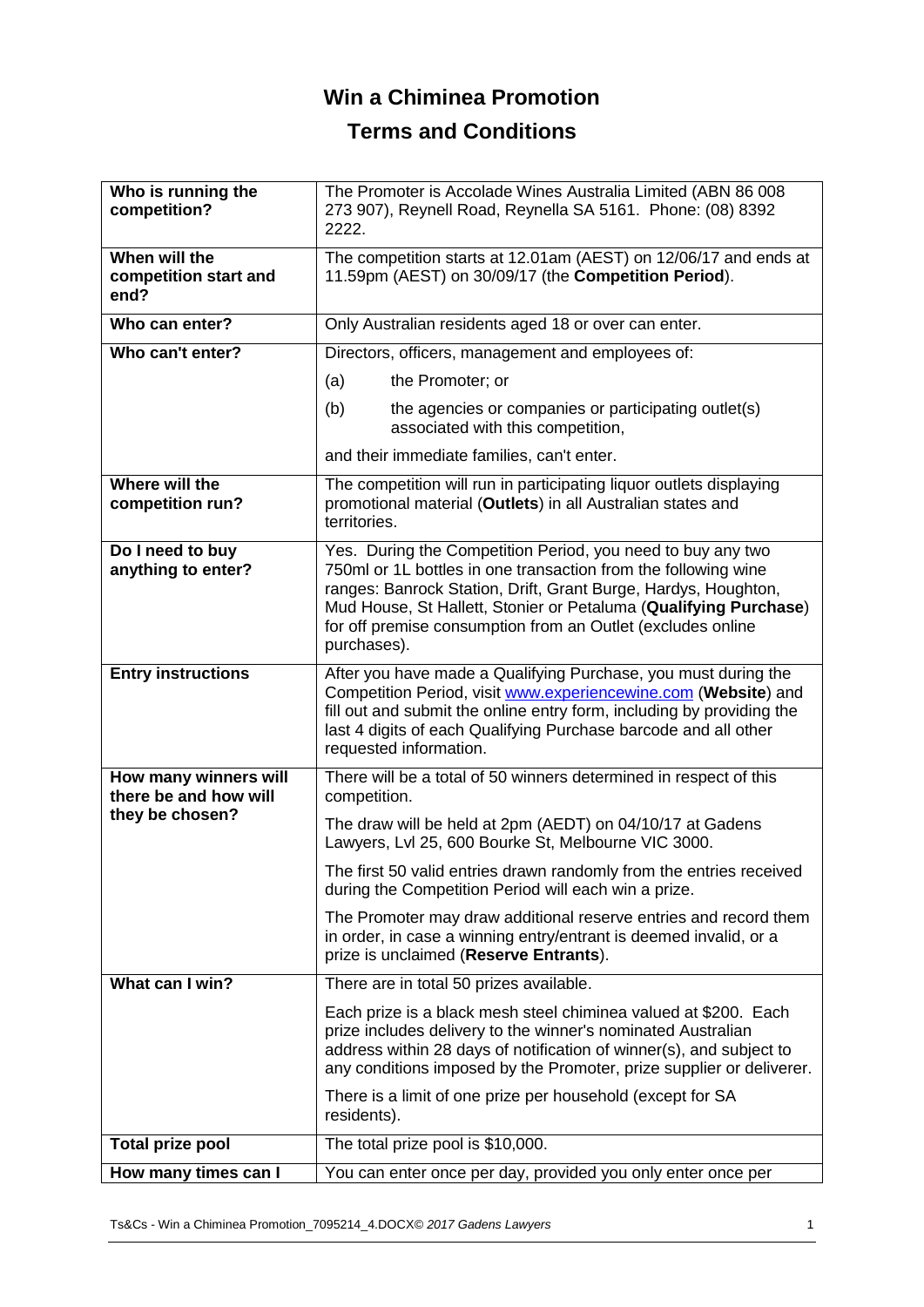| enter?                                        | Qualifying Purchase. Each entry must be submitted separately in<br>accordance with these Terms and Conditions.                                                                                                                                                                                                                                                                                                                                                                                                                                                                                                                                                                                                                          |
|-----------------------------------------------|-----------------------------------------------------------------------------------------------------------------------------------------------------------------------------------------------------------------------------------------------------------------------------------------------------------------------------------------------------------------------------------------------------------------------------------------------------------------------------------------------------------------------------------------------------------------------------------------------------------------------------------------------------------------------------------------------------------------------------------------|
| How and when will the<br>winners be informed? | If you are a winner, you will be informed by phone and in writing<br>within two days of the draw.                                                                                                                                                                                                                                                                                                                                                                                                                                                                                                                                                                                                                                       |
| Must I keep anything to<br>verify my entry?   | You must keep the original itemised purchase receipt(s) for all<br>entries as proof of purchase. If you don't produce the proof of<br>purchase for all entries when asked the Promoter may disqualify all<br>of your entries and you will lose any right to a prize. Purchase<br>receipt(s) must clearly identify the Outlet of purchase (which must<br>be a participating Outlet), the product/s purchased (which must<br>comprise a Qualifying Purchase), and the date of purchase (which<br>must be during the Competition Period before you submitted your<br>entry). If, in the Promoter's opinion, you have shared any receipt(s)<br>with another person, your entries will be invalid and you will lose<br>any right to a prize. |
| If I win, when must I<br>claim my prize?      | You must claim your prize by 5pm (AEDT) on 09/01/18.                                                                                                                                                                                                                                                                                                                                                                                                                                                                                                                                                                                                                                                                                    |
| What if I don't claim my<br>prize on time?    | If a prize has not been accepted or claimed by 5pm (AEDT) on<br>09/01/18 or if, after making all reasonable attempts, the Promoter<br>can't contact a drawn winner (or a drawn winner does not contact<br>the Promoter) by this time and date, the relevant entry will be<br>discarded and the Promoter will re-award the relevant prize/s to<br>Reserve Entrant/s and/or carry out an unclaimed prize draw at<br>12pm (AEDT) on 10/01/18 at the same location as the original draw<br>to distribute the relevant prize/s.<br>Any such winner/s will be informed by phone and in writing within<br>two days of the draw.                                                                                                                |
| <b>Permit numbers</b>                         | Authorised under ACT Permit No. TP17/00781, NSW Permit No.                                                                                                                                                                                                                                                                                                                                                                                                                                                                                                                                                                                                                                                                              |
|                                               | LTPS/17/13613 and SA Licence No. T17/723.                                                                                                                                                                                                                                                                                                                                                                                                                                                                                                                                                                                                                                                                                               |

1 These Terms and Conditions incorporate and must be read together with the details outlined in the table above. Information about prizes and how to enter forms part of these Terms and Conditions. By entering, you accept these Terms and Conditions.

#### **Entry**

2 Your entry must be received during the Competition Period. Your entry is deemed to be received only when received by the Promoter's database. If you return a product comprising a Qualifying Purchase your entry may be deemed invalid at the Promoter's discretion (unless product is defective). You will receive a return online message confirming your entry. The Promoter is not liable for any problems with communications networks. You are responsible for your own costs associated with entering. If you enter using automatically generated entries or multiple aliases you may be disqualified.

#### **Prizes**

3 If you win, you are responsible for correct installation and safe use of the prize.

### **General**

- 4 If you are a winner, you must take part in all publicity, photography and other promotional activity as the Promoter requires, without any compensation. You consent to the Promoter using your name and image in any promotional or advertising activity.
- 5 If you or your entry are deemed by the Promoter to breach these Terms and Conditions, your entry (or at the Promoter's discretion, all of your entries) may be discarded. The Promoter may, at any time, require you to produce documentation to establish to the Promoter's satisfaction the validity of your entries (including documentation establishing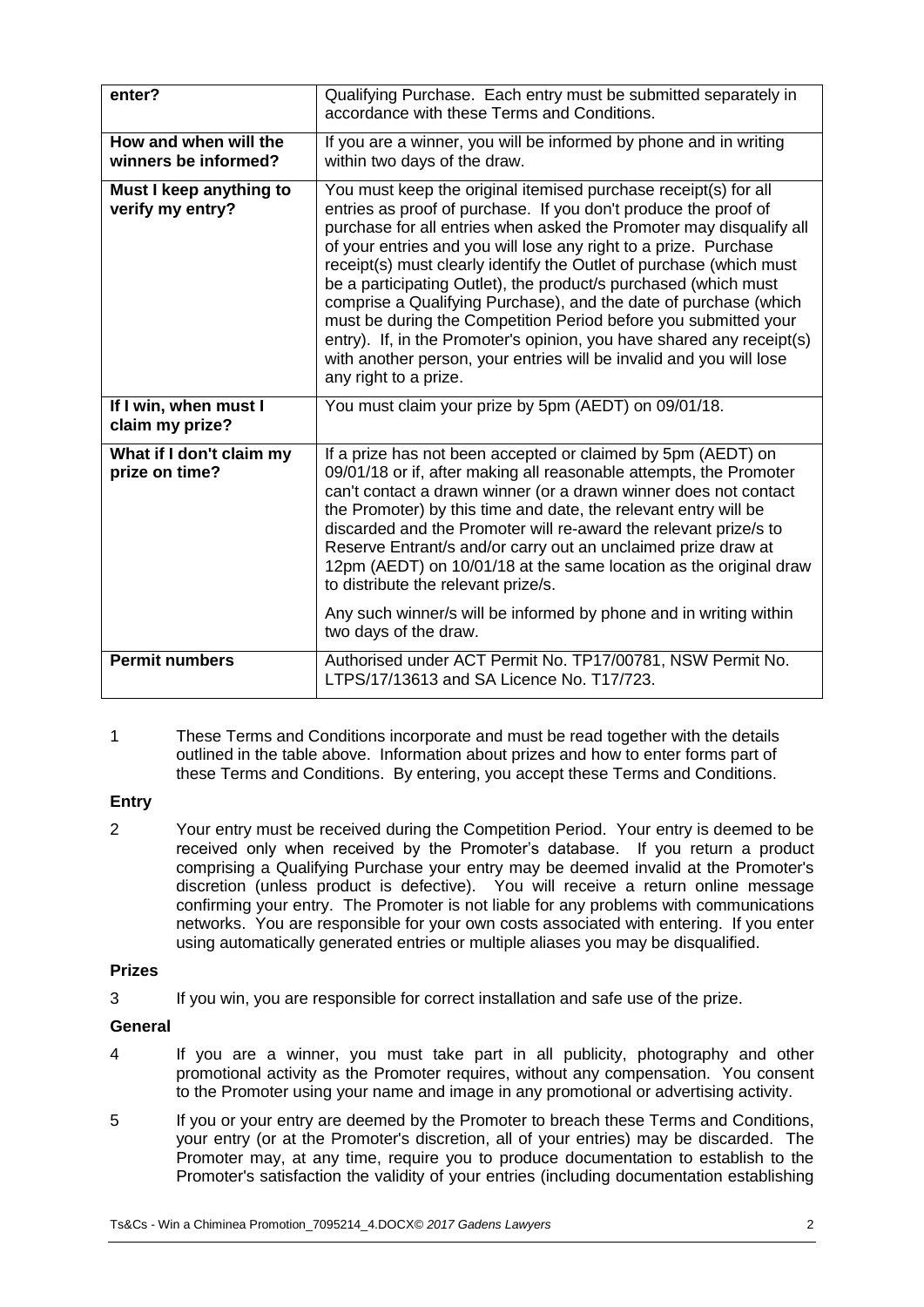your identity, age, place of residence and place of employment). Failure by the Promoter to enforce any of its rights at any stage does not waive those rights.

- 6 You must not:
	- (a) tamper with the entry process;
	- (b) engage in any conduct that may jeopardise the fair and proper conduct of the competition;
	- (c) act in a disruptive, annoying, threatening, abusive or harassing manner;
	- (d) do anything that may diminish the good name or reputation of the Promoter or any of its related entities or of the agencies or companies associated with this competition;
	- (e) breach any law; or
	- (f) behave in a way that is otherwise inappropriate.
- 7 The Promoter is not liable for entries, prize claims or correspondence that are misplaced, misdirected, delayed, lost, incomplete, illegible or incorrectly submitted.
- 8 The Promoter's decision in connection with all aspects of this competition is final.
- 9 Prizes cannot be transferred or exchanged nor redeemed for cash. The prize values are correct as at the date of preparing these Terms and Conditions and include any applicable GST. The Promoter is not responsible for any change in prize value. You agree that if a prize (or element of a prize) is unavailable for any reason the Promoter may provide another item of equal or higher value, subject to any necessary approval by the state/territory gaming authorities.
- 10 If this competition cannot run as planned for any reason beyond the Promoter's control, for example due to software, hardware or communications issues, unauthorised intervention, tampering, fraud or technical failure, the Promoter may end, change, suspend or cancel the competition or disqualify affected entries/entrants, subject to any necessary approval by the state/territory gaming authorities.
- 11 The Promoter is not responsible for any tax implications arising from you winning a prize. You should seek independent financial advice. If for GST purposes this competition results in any supply being made for non-monetary consideration, you must follow the Australian Taxation Office's stated view that where the parties are at arm's length, goods and services exchanged are of equal GST inclusive market values.
- 12 Enjoy alcohol responsibly. Consider the safe drinking levels recommended in the National Health and Medical Research Council Australian Guidelines to Reduce Health Risks from Drinking Alcohol – see: [http://www.nhmrc.gov.au/\\_files\\_nhmrc/file/publications/synopses/ds10-alcohol.pdf.](http://www.nhmrc.gov.au/_files_nhmrc/file/publications/synopses/ds10-alcohol.pdf) See also the NSW Liquor Competition Guidelines and Intoxication Guidelines at [http://www.olgr.nsw.gov.au/dlg\\_guidelines.asp.](http://www.olgr.nsw.gov.au/dlg_guidelines.asp) Your participation in this competition is subject to the relevant Outlet's liquor serving policy.

#### **Liability**

- 13 Nothing in these Terms and Conditions restricts, excludes or modifies any consumer rights under any statute including the *Competition and Consumer Act 2010* (Cth)*.*
- 14 Subject to the previous paragraph, the Promoter and the agencies and companies associated with this competition are not liable (including in negligence) for any loss (including indirect, special or consequential loss or loss of profits), expense, damage, personal injury, illness or death suffered in connection with this competition or any prize, except for any liability which under statute cannot be excluded (in which case that liability is limited to the greatest extent allowed by law).
- 15 Without limiting the previous paragraph, the Promoter and the agencies and companies associated with this competition are not liable for any loss of, damage to or delay in delivery of prizes. Prizes will only be delivered to addresses in Australia.